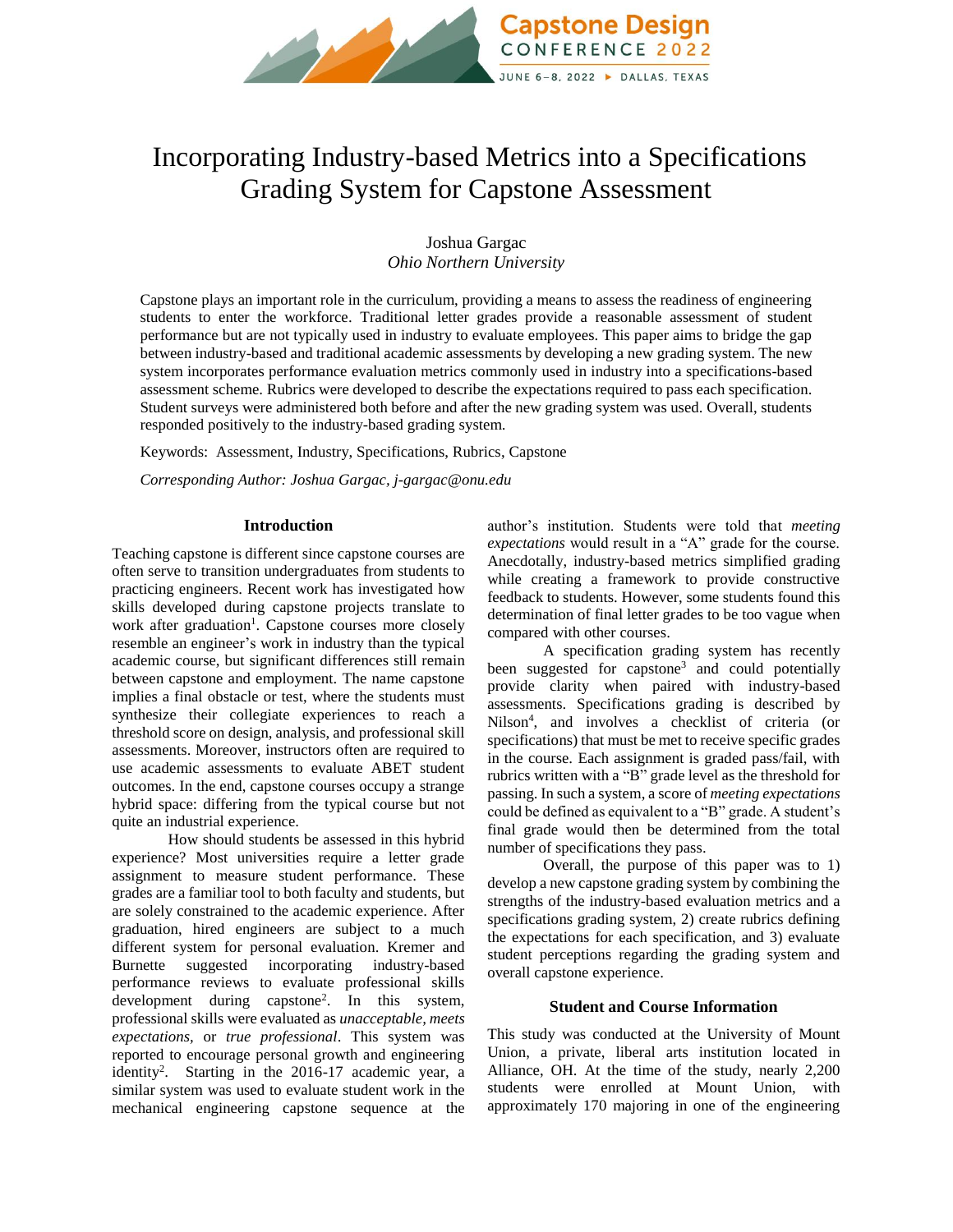disciplines. A total of 36 students were enrolled in the capstone sequence across the two years of this study (2019-20: 25 students; 2020-21: 11). At this institution, one faculty was assigned to lecture and advise all capstone teams (n=6 2019-21; n=3 2020-21).

Mechanical engineering students were required to take a year-long capstone sequence (6 credit hours total) during their final academic year (Tab. 1). Each week, students were required to meet for a lecture as a full cohort (105 min) and for progress meetings with their advisor as individual project teams (60 min). Specific project-related questions were addressed during the team progress meetings. The course lecture addressed a handful of topics related to engineering including professional practice, designing for sustainability, entrepreneurship, and engineering ethics. The capstone sequence was used to evaluate all seven ABET student outcomes.

**Table 1: Capstone Schedule at a Glance**

| Week: | Fall                             | Spring                         |
|-------|----------------------------------|--------------------------------|
|       |                                  |                                |
| 2     | <b>Problem Definition</b>        | Fabrication and Redesign       |
| 3     |                                  | (Ethics Module)                |
| 4     |                                  |                                |
| 5     | <b>Requirements Review</b>       |                                |
| 6     |                                  | <b>Progress Update</b>         |
| 7     | Concepts                         |                                |
| 8     |                                  | Fabrication, Redesign,         |
| 9     | <b>Preliminary Design Review</b> | and Performance Testing        |
| 10    |                                  |                                |
| 11    | Detailed Design                  | <b>Prototype Demonstration</b> |
| 12    |                                  |                                |
| 13    | <b>Critical Design Review</b>    | Performance Testing            |
| 14    |                                  |                                |
| 15    | <b>Ordering Materials</b>        | <b>Final Presentations</b>     |

Starting in the 2016-17 academic year, the course was re-organized and marketed to students as an industry-based experience. In this model, the instructor acted more like a manager setting deadlines to ensure the project remains on track and helping identify knowledge experts as needed. This approached differed significantly from a typical course where the instructor acts as an expert departing new knowledge to the students during lecture. Additional emphasis was made to treat students like employees when possible. Anecdotally, this organization helped reduce friction between the students and their faculty advisor, especially on projects from topic areas outside the expertise of the sole advisor.

Keeping with the industrial theme, all student work was evaluated as *exceeds expectations* (4 pts), *meets expectations* (3 pts), *below expectations* (2 pts), or *unacceptable* (1 pt.). The four-point scale was useful to quantify assessments for the evaluation of ABET performance indicators. Final grades were computed from assessments in the categories listed in Table 2. An ethics module represented significant portion of the lecture for the spring semester<sup>5</sup>.

|  |  |  | Table 2: Historic Capstone Evaluation (2016-2019) |  |  |
|--|--|--|---------------------------------------------------|--|--|
|--|--|--|---------------------------------------------------|--|--|

| Fall                       |     | Spring                     |     |  |
|----------------------------|-----|----------------------------|-----|--|
| Reports and                |     | Reports and                |     |  |
| Presentations              | 50% | Presentations              | 20% |  |
| <b>Personal Evaluation</b> | 25% | Prototype Score            | 20% |  |
| 25%<br>Peer Evaluation     |     | Peer Evaluations           | 20% |  |
|                            |     | <b>Personal Evaluation</b> | 20% |  |
|                            |     | Ethics module              | 20% |  |

A new grading system was introduced during the 2020- 21 capstone sequence. The new grading system aimed to combine the benefits of the industry-performance evaluation metrics<sup>2</sup> with a specifications grading scheme<sup>3-4</sup>. For the fall capstone course, the following five categories were used to assess student work:

Individual Scores:

- 1. Acting as a member of a team
- 2. Acting as an engineer

Team Scores:

- 3. Communicating technical information
- 4. Completing design process activities
- 5. Designing an engineering solution

Each category contained 5 specifications (Tab. 3). Rubrics were developed to define the expectations required to pass each specification and have been attached in Appendix 1. The five CATME peer evaluation categories and rubric were used for the *Acting*  as a Member of a team score<sup>6-7</sup>. Rubrics for the other categories were created using the CATME rubric as a guide. The language in the rubric borrowed heavily from the department's mechanical engineering ABET performance indicators and was influenced by the specifications described by Fernandez et al.<sup>3</sup>. Each specification was evaluated on a 5-point scale. To *meet expectations* for a specification, students needed to score a 3 on the rubric. Scores of 4-5, 2, and 1 were considered *exceeding expectations*, *below expectations, and unacceptable*, respectively.

For each category, meeting the expectations for all the associated specifications resulted in a "A" score. Each missed specification reduced the category score by one letter grade:  $5=A$ ,  $4=B$ ,  $3=C$ ,  $2=D$ ,  $\leq l=F$ . A student's overall course grade was calculated by first inserting the module grades into the Equation 1. The resulting score is similar to a calculation of *grade point average* (GPA). The associated letter grade is shown in Table 4. A "C" grade or higher was required for a student to progress to the spring semester capstone course. To prevent students from progressing without participating, the students were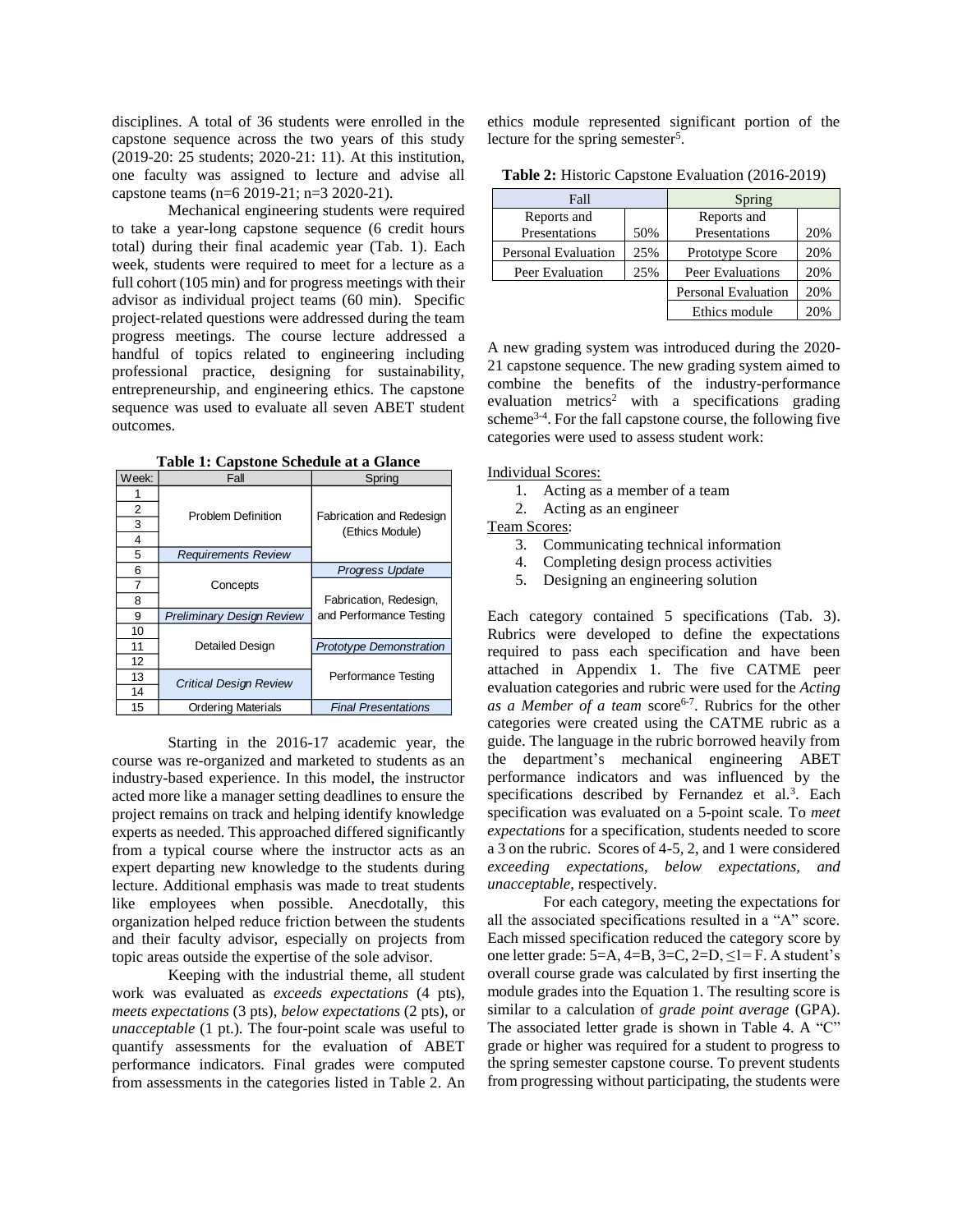required to score at least a "C" in one of the individual score categories.

**Table 3:** Fall Semester Capstone Specifications

| 1. Acting as a member of a team [CATME <sup>6-7</sup> ] |  |  |  |  |
|---------------------------------------------------------|--|--|--|--|
| Contributing to team's work                             |  |  |  |  |
| Interacting with teammates                              |  |  |  |  |
| Keeping team on track                                   |  |  |  |  |
| Expecting quality                                       |  |  |  |  |
| Having related knowledge or skills                      |  |  |  |  |
| 2. Acting as an Engineer                                |  |  |  |  |
| Contributing at progress meetings                       |  |  |  |  |
| Participating in lecture activities                     |  |  |  |  |
| Providing leadership                                    |  |  |  |  |
| Displaying a positive attitude                          |  |  |  |  |
| Demonstrating the ability for self-directed learning    |  |  |  |  |
| 3. Communicating Technical Information                  |  |  |  |  |
| Demonstrating competency on the                         |  |  |  |  |
| Preliminary report                                      |  |  |  |  |
| Final design report                                     |  |  |  |  |
| Requirements review presentation                        |  |  |  |  |
| Preliminary design review presentation                  |  |  |  |  |
| Critical design review presentation                     |  |  |  |  |
| <b>4. Completing Design Process Activities</b>          |  |  |  |  |
| Planning and evaluating if project milestones are met   |  |  |  |  |
| Developing realistic design requirements                |  |  |  |  |
| Incorporating relevant standards and codes              |  |  |  |  |
| Evaluating the sustainability of a design               |  |  |  |  |
| Keeping a balanced budget                               |  |  |  |  |
| 5. Designing an Engineering Solution                    |  |  |  |  |
| Developing, evaluating, and selecting design concepts   |  |  |  |  |
| Prototyping design concepts                             |  |  |  |  |
| Applying failure modes and effects analysis (FMEA)      |  |  |  |  |
| Using engineering calculations to predict performance   |  |  |  |  |
| Creating plans enabling fabrication (CAD)               |  |  |  |  |

 $Score = [4(\#A's) + 3(\#B's) + 2(\#C's) + (\#D's)]/5$  (1)

| <b>Table 4:</b> Overall Grade Assignments |       |  |       |       |  |  |
|-------------------------------------------|-------|--|-------|-------|--|--|
| Final                                     |       |  | Final |       |  |  |
| Grade                                     | Score |  | Grade | Score |  |  |
| A                                         | 3.8   |  | $C^*$ | 1.8   |  |  |
| A-                                        | 3.6   |  | $C-$  | 1.6   |  |  |
| $B+$                                      | 3.4   |  | D+    | 1.4   |  |  |
| B                                         | 2.8   |  | D     | 1.0   |  |  |
| B-                                        | 2.6   |  | D-    | 0.8   |  |  |
| $C_{+}$                                   | 2.4   |  |       | <0.8  |  |  |

 $*$  C or higher was required to advance to  $2<sup>nd</sup>$  semester

Assessment for the spring capstone course was also divided into five categories. The ethics module was graded using a traditional letter grade 5 . Two categories, *Acting as a member of a team* and *Acting as an engineer* used the same specifications as the Fall semester course (Tab. 3). Specifications for the remaining two categories are shown in Table 5.

Individual Scores:

- 1. Acting as a member of a team
- 2. Acting as an engineer
- 3. Ethics module

Team Scores:

- 4. Communicating technical information
- 5. Developing and conducting experiments

| <b>Table 5:</b> Differing Spring Semester Specifications |
|----------------------------------------------------------|
| 3. Ethics Module                                         |

| s. Denics mouum                                               |
|---------------------------------------------------------------|
| <b>Graded Traditionally</b>                                   |
| <b>4. Communicating Technical Information</b>                 |
| Demonstrating competency on the                               |
| Engineering project poster                                    |
| Final design report                                           |
| Progress update presentation                                  |
| Prototype demonstration presentation                          |
| Final advisory board presentation                             |
| <b>5. Developing and Conducting Experiments</b>               |
| Planning and evaluating if project milestones are met         |
| Developing experiments to test a hypothesis                   |
| Conducting experiments according to established<br>procedures |
| Creating a quality, functioning product                       |
| Satisfying the original design requirements                   |
|                                                               |

#### **Evaluation**

Surveys were used to evaluate student perceptions of the grading system and overall capstone experience. The surveys were administered during the last course meeting of the spring semester. All questions were answered on Likert scale where *Strongly Disagree* was associated with a score of 1 and *Strongly Agree* was associated with a score of 5. The survey asked a series of questions about the industry-based grading scale (Fig. 1). Overwhelmingly, students responded positively, with most agreeing that they were fairly evaluated and were more willing to work hard on their project knowing that they would achieve a high letter grade. Additionally, most students preferred the industry-based evaluation metrics and suggested that the same metrics be used for future course offerings. Student evaluations also revealed a positive perception of the capstone assessments before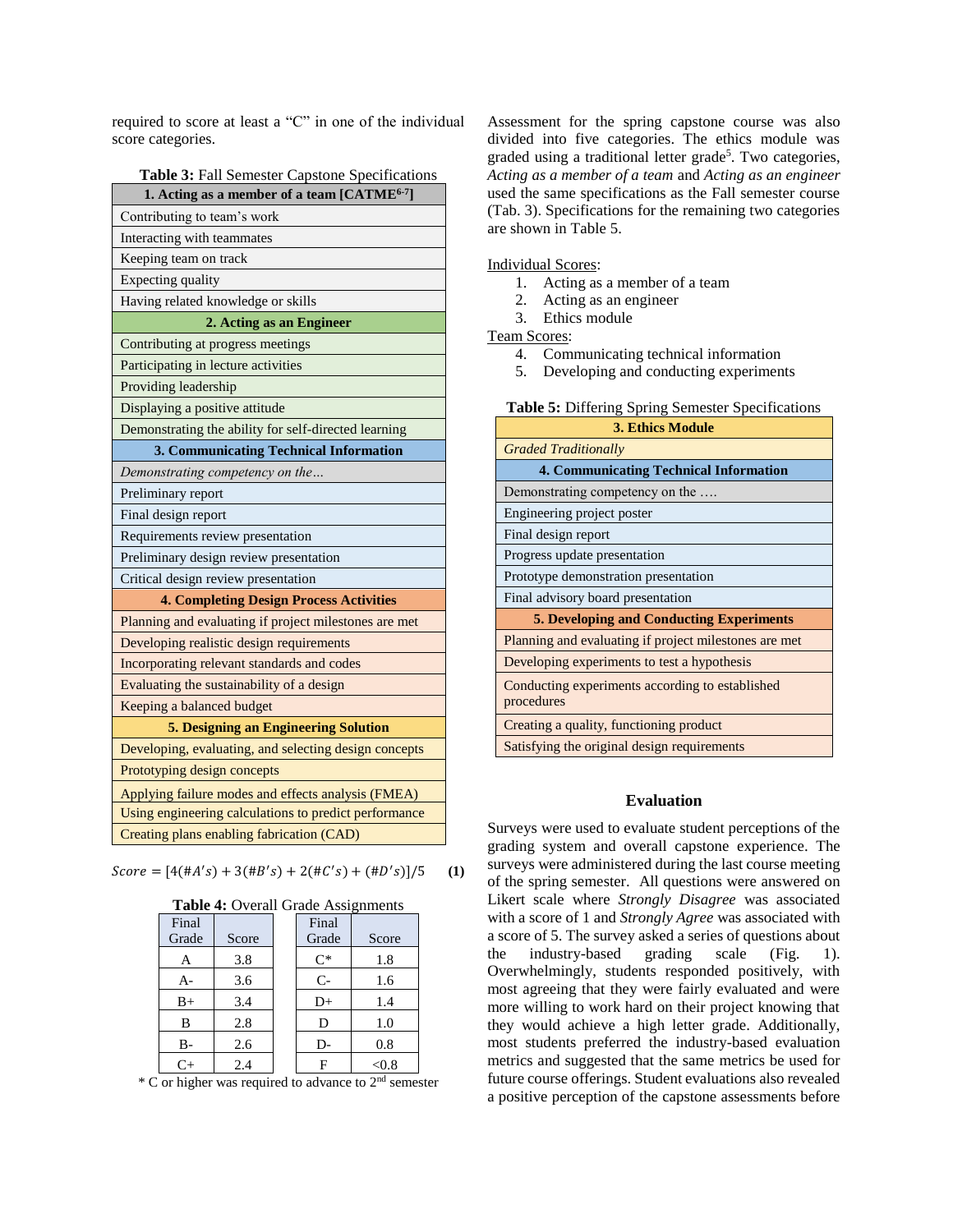and after the rubrics were introduced during the 2020-21 academic year.



**Figure 1:** Student responses to questions regarding the grading scale.

The survey also asked a series of questions about the overall capstone experience (Fig. 2). Students overwhelming enjoyed the capstone course and working with their capstone advisor. From an advisor standpoint, the industry-based evaluation metrics enabled positive interactions with the students. By scoring performance as below expectations, instead of a *C* or *D*, the students seemed more receptive to feedback. Additionally, it was easier to sell a "growth mindset" to the students when the consequences of failure were less severe to their final grade.



**Figure 2:** Student responses to overall capstone assessment questions.

#### **Conclusion**

A specifications-grading system incorporating industrybased performance evaluation metrics was developed and deployed in a year-long capstone sequence. Overall, the new rubrics (Appendix 1) simplified the process of capstone assessment while providing clear metrics to both faculty and students. Student survey responses revealed a preference for the grading scheme compared to traditional courses.

Data from this study was tracked during the COVID-19 pandemic. While most of the 2019-20 year was normal, the 2nd half of the spring semester was forced to remote instruction. Most the teams could not finish fabricating their projects. The 2020-21 year was entirely in-person under a social-distancing learning model. These extenuating circumstances may have affected the student responses.

This work was performed in a small mechanical engineering program with only nine capstone projects across the two years of analysis. The *Acting as an Engineer* rubric would likely need to be adjusted to better scale for programs enrolling more students.

#### **References**

- 1. Gewirtz, C., et al. (2018, June), New Engineers' First Three Months: A Study of the Transition from Capstone Design Courses to Workplaces Paper presented at 2018 ASEE Annual Conference & Exposition , Salt Lake City, Utah.
- 2. Kremer, G., & Burnette, D. (2008, June), Using Performance Reviews In Capstone Design Courses For Development And Assessment Of Professional Skills Paper presented at 2008 Annual Conference & Exposition, Pittsburgh, Pennsylvania.
- 3. Fernandez, T. M., et al. (2020, June), Whose Grade is it Anyway?: Transitioning Engineering Courses to an Evidence-based Specifications Grading System Paper presented at 2020 ASEE Virtual Annual Conference Content Access, Virtual On line
	- 4. Nilson, L. (2015). Specifications grading: Restoring rigor, motivating students, and saving faculty time. Stylus Publishing, LLC.
	- 5. Gargac, J. (2020, June), Let's Get Ethical: Incorporating "The Office" and Engaging Practices into an Ethics Module for Capstone Students Paper presented at 2020 ASEE Virtual Annual Conference Content Access, Virtual On line.
	- 6. CATME Rating Scale. Accessed Feb 1, 2022 online[:https://info.catme.org/wp](https://info.catme.org/wp-content/uploads/CATME-Rating-Scale.pdf)[content/uploads/CATME-Rating-Scale.pdf](https://info.catme.org/wp-content/uploads/CATME-Rating-Scale.pdf)
	- 7. Loughry, M. L., Ohland, M. W., & Moore, D. D. (2007). Development of a theory-based assessment of team member effectiveness. Educational and Psychological Measurement, 67, 505-524.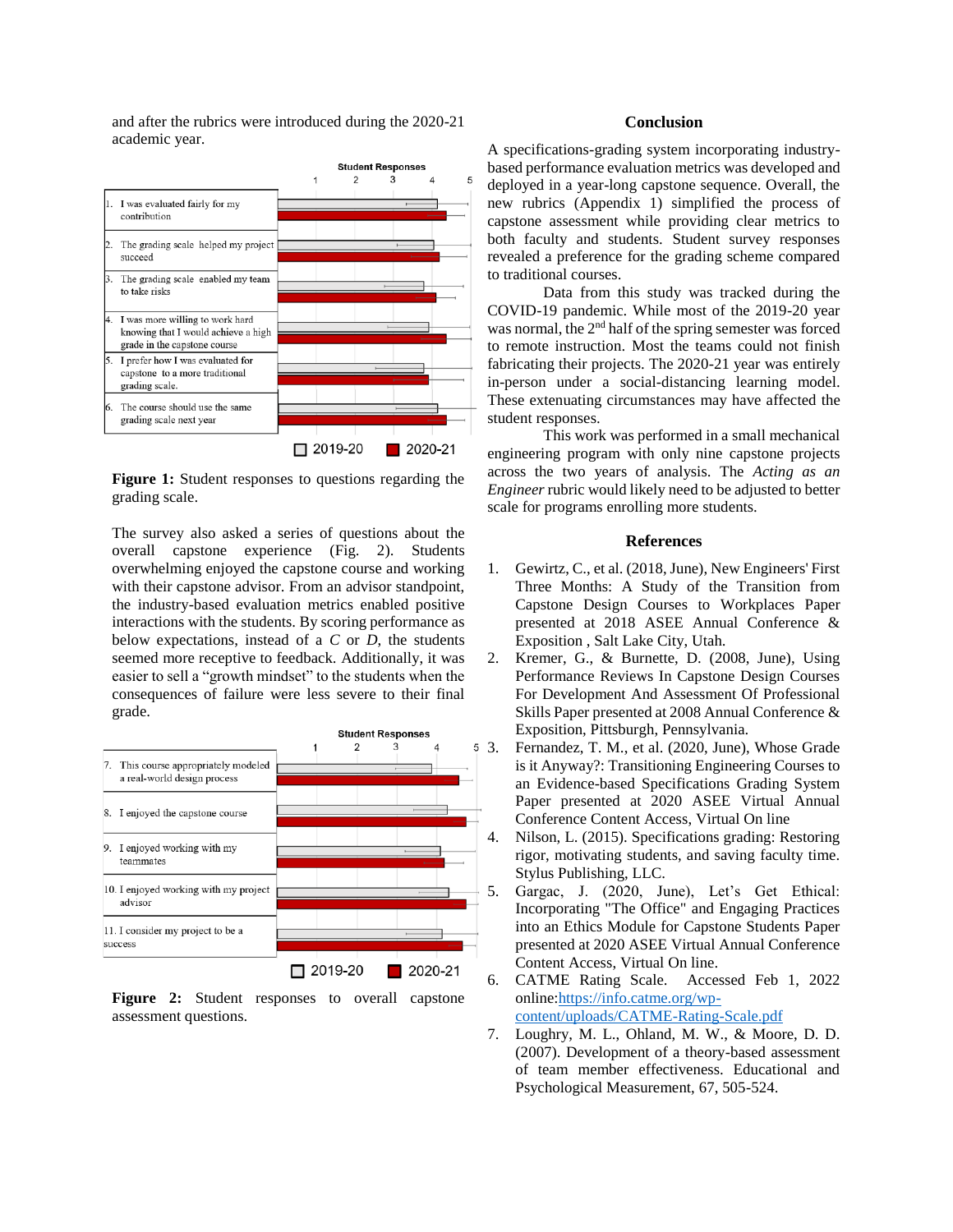### **Appendix 1 – Rubrics**

|                    | Score          | Contributing at progress<br>meetings                                                                                                            | Participating in lecture<br>activities                                                                                            | Providing leadership                                                                                                                                                                      | Displaying a positive attitude                                                                                                                                                                                  | Demonstrating the ability for<br>self-directed learning                                                                                                                                                             |
|--------------------|----------------|-------------------------------------------------------------------------------------------------------------------------------------------------|-----------------------------------------------------------------------------------------------------------------------------------|-------------------------------------------------------------------------------------------------------------------------------------------------------------------------------------------|-----------------------------------------------------------------------------------------------------------------------------------------------------------------------------------------------------------------|---------------------------------------------------------------------------------------------------------------------------------------------------------------------------------------------------------------------|
| Exceeds            | 5              | • Completes weekly work<br>with exceptional quality<br>• Always behaves<br>professionally during<br>meetings<br>• Arrives early for<br>meetings | • Is ready for the start of<br>class<br>• Fully engages in class<br>discussion<br>• Puts creative effort into<br>class activities | • Uses progress meeting<br>time effectively<br>• Asks for or shows<br>interest in teammates'<br>ideas and contributions<br>• Ensures that the team is<br>making appropriate<br>progress   | • Displays enthusiasm for<br>project or class activities<br>• Communicates positively<br>and encouragingly with<br>project stakeholders<br>• Willingly accepts<br>challenging or less<br>interesting tasks      | • Submits a high-effort<br>reflection<br>• Explains multiple examples<br>of acquiring new<br>knowledge or skills<br>• Clearly articulates their<br>significant, unique project<br>role                              |
|                    | $\overline{4}$ |                                                                                                                                                 |                                                                                                                                   | Demonstrates behaviors described immediately above and below                                                                                                                              |                                                                                                                                                                                                                 |                                                                                                                                                                                                                     |
| Meets              | 3              | • Comes prepared with<br>evidence of weekly work<br>• Speaks or presents<br>during meetings<br>• Arrives on time to<br>meetings                 | • Arrives to class on time<br>• Contributes to class<br>discussions<br>• Participates in class<br>activities                      | • Follows an agenda for<br>progress meetings<br>• Listens to teammates and<br>respects their<br>contributions<br>• Knows what the team<br>should be doing and<br>notices problems         | • Displays positive body<br>language<br>• Uses professional language<br>when communicating with<br>project stakeholders<br>• Willingly seeks aid to work<br>through challenging tasks                           | • Submits an essay of<br>appropriate length<br>• Explains one example of<br>acquiring new knowledge<br>or acquiring new<br>knowledge or skills<br>• Mentions at least one<br>specific, unique role                  |
|                    | $\overline{2}$ |                                                                                                                                                 |                                                                                                                                   | Demonstrates behaviors described immediately above and below                                                                                                                              |                                                                                                                                                                                                                 |                                                                                                                                                                                                                     |
| Unacceptable/Below |                | • Brings little or no<br>evidence of personal<br>work<br>• Remains silent during<br>progress updates<br>• Arrives late or misses<br>meetings    | • Arrives late or is absent<br>• Does not contribute to<br>class discussion<br>• Does not participate in<br>class activities      | • Submits late or forgets to<br>submit a meeting agenda<br>• Interrupts, ignores, or<br>prevents teammates from<br>participating<br>• Is unaware whether the<br>team is meeting its goals | • Displays poor body<br>language<br>• Uses unprofessional<br>language when<br>communicating with project<br>stakeholders<br>• Avoids or is easily<br>overwhelmed by<br>challenging or less<br>interesting tasks | • Submits a low effort or<br>short essay<br>• Does not submit an essay<br>• Does not explain examples<br>of acquiring new<br>knowledge or acquiring<br>new skills<br>• Does not describe a<br>specific project role |

# **2. Acting as an Engineer Rating Scale**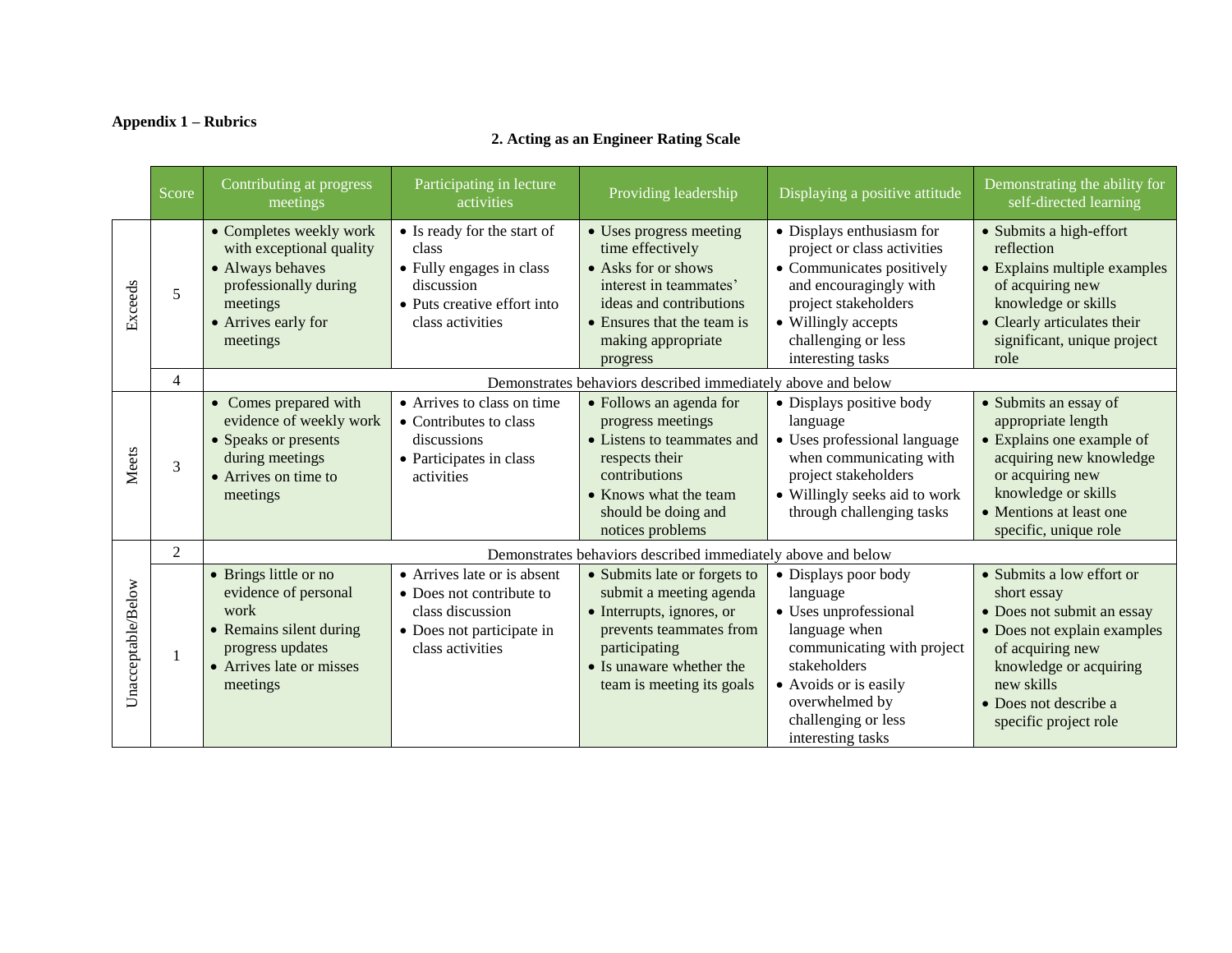|                    | Score          | Demonstrating competency on<br>the preliminary report                                                                                                                                                                                                                                     | Demonstrating competency on<br>the final design report                                                                                                                                                                                                                                                  | Demonstrating competency on<br>the requirements review<br>presentation                                                                                                                                                                                                                | Demonstrating competency<br>on the preliminary design<br>review presentation                                                                                                                                                                                                  | Demonstrating competency<br>on the critical design review<br>presentation                                                                                                                                                                                                             |
|--------------------|----------------|-------------------------------------------------------------------------------------------------------------------------------------------------------------------------------------------------------------------------------------------------------------------------------------------|---------------------------------------------------------------------------------------------------------------------------------------------------------------------------------------------------------------------------------------------------------------------------------------------------------|---------------------------------------------------------------------------------------------------------------------------------------------------------------------------------------------------------------------------------------------------------------------------------------|-------------------------------------------------------------------------------------------------------------------------------------------------------------------------------------------------------------------------------------------------------------------------------|---------------------------------------------------------------------------------------------------------------------------------------------------------------------------------------------------------------------------------------------------------------------------------------|
| Exceeds            | 5              | • Effectively labels graphics<br>to aid the reader<br>• Submits a cohesive<br>document that reads evenly<br>• Excels when describing<br>technical content<br>• Demonstrates excellent<br>literature search with<br>abundant relevant citations                                            | • Effectively labels graphics<br>to aid the reader<br>• Submits a cohesive<br>document that reads evenly<br>• Excels when describing<br>technical content<br>• Demonstrates excellent<br>literature search with<br>abundant relevant citations                                                          | • Effectively labels graphics<br>to aid the audience<br>• Enthusiastically delivers<br>technical information in an<br>engaging manner<br>• Excels when describing<br>technical content<br>• Excels when describing the<br>project motivation                                          | • Effectively labels graphics<br>to aid the audience<br>• Enthusiastically delivers<br>technical information in an<br>engaging manner<br>• Excels when describing<br>technical content<br>• Excels when describing the<br>project motivation                                  | • Effectively labels<br>graphics to aid the<br>audience<br>• Enthusiastically delivers<br>technical information in<br>an engaging manner<br>• Excels when describing<br>technical content<br>• Excels when answering<br>committee questions                                           |
|                    | $\overline{4}$ |                                                                                                                                                                                                                                                                                           |                                                                                                                                                                                                                                                                                                         | Demonstrates behaviors described immediately above and below                                                                                                                                                                                                                          |                                                                                                                                                                                                                                                                               |                                                                                                                                                                                                                                                                                       |
| Meets              | $\overline{3}$ | • Submits a document<br>organized with appropriate<br>graphics to clarify technical<br>concepts<br>• Submits a concise document<br>that conveys a logical and<br>evidence-based engineering<br>case<br>• Includes required content<br>• Sources are cited using the<br><b>ASME</b> format | • Submits a document<br>organized with appropriate<br>graphics and equations to<br>clarify technical concepts<br>• Submits a concise document<br>that conveys a logical and<br>evidence-based engineering<br>case<br>• Includes required content<br>• Sources are cited using the<br><b>ASME</b> format | • Uses appropriate<br>organization<br>$\bullet$ Creates visual aids<br>incorporating appropriate<br>graphics to clarify technical<br>concepts<br>• Presents technical<br>information in an efficient<br>and clear manner<br>• Includes required content<br>• Uses citations as needed | • Uses appropriate<br>organization<br>• Creates visual aids<br>incorporating appropriate<br>graphics to clarify technical<br>concepts<br>• Presents technical<br>information in an efficient<br>and clear manner<br>• Includes required content<br>• Uses citations as needed | • Uses appropriate<br>organization<br>$\bullet$ Creates visual aids<br>incorporating appropriate<br>graphics to clarify<br>technical concepts<br>• Presents technical<br>information in an efficient<br>and clear manner<br>• Includes required content<br>• Uses citations as needed |
|                    | 2              | Demonstrates behaviors described immediately above and below                                                                                                                                                                                                                              |                                                                                                                                                                                                                                                                                                         |                                                                                                                                                                                                                                                                                       |                                                                                                                                                                                                                                                                               |                                                                                                                                                                                                                                                                                       |
| Unacceptable/Below | -1             | • Submits a document with<br>organizational issues<br>• Submits a document with<br>errors<br>• Poorly describes or does not<br>include content<br>• Is missing citations or does<br>not follow ASME format<br>• Submits the document late                                                 | • Submits a document with<br>organizational issues<br>• Submits a document with<br>errors<br>• Poorly describes or does not<br>include content<br>• Is missing citations or does<br>not follow ASME format<br>• Submits the document late                                                               | • Uses poor organization<br>• Does not follow proper slide<br>design guidelines<br>• Poorly describes or does not<br>include content<br>• Is missing citations<br>• Submits .pptx file late                                                                                           | • Uses poor organization<br>• Does not follow proper<br>slide design guidelines<br>• Poorly describes or does<br>not include content<br>• Is missing citations<br>• Submits .pptx file late                                                                                   | • Uses poor organization<br>• Does not follow proper<br>slide design guidelines<br>• Poorly describes or does<br>not include content<br>• Is missing citations<br>• Delivers design review<br>package late                                                                            |

### **3. Communicating Technical Information Rating Scale**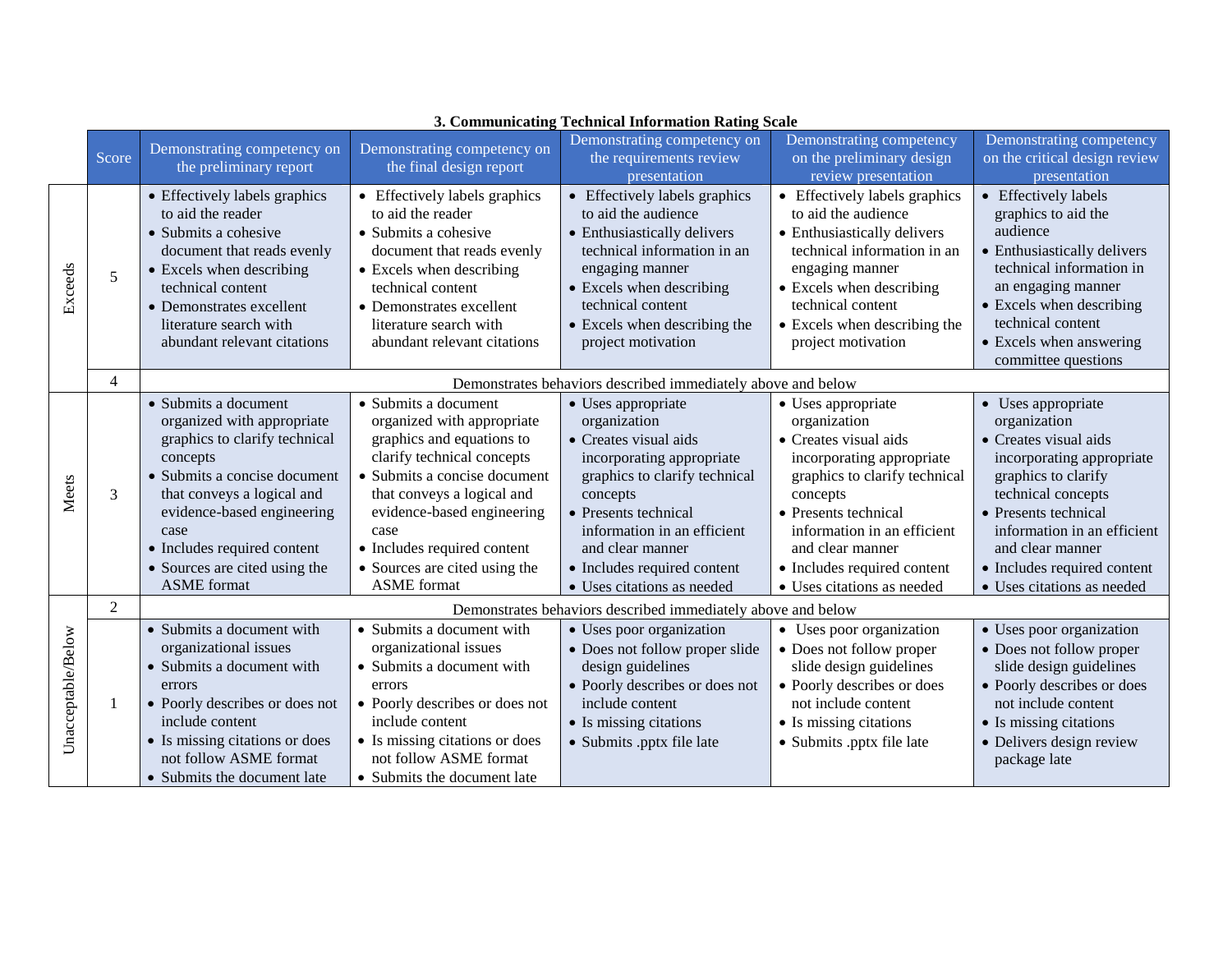|                    | Score          | Planning and evaluating if<br>project milestones are met                                                                                                            | Developing realistic design<br>requirements                                                                                                                                                                               | Incorporating relevant<br>standards and codes                                                                                                                                                                                                           | Evaluating the sustainability<br>of a design                                                                                                               | Keeping a balanced budget                                                                                                                                                                                                               |
|--------------------|----------------|---------------------------------------------------------------------------------------------------------------------------------------------------------------------|---------------------------------------------------------------------------------------------------------------------------------------------------------------------------------------------------------------------------|---------------------------------------------------------------------------------------------------------------------------------------------------------------------------------------------------------------------------------------------------------|------------------------------------------------------------------------------------------------------------------------------------------------------------|-----------------------------------------------------------------------------------------------------------------------------------------------------------------------------------------------------------------------------------------|
| Exceeds            | 5              | • Creates a Gantt chart with<br>specific dates for milestones<br>• Meets milestones ahead of<br>schedule<br>• Regularly refers to Gantt<br>chart to determine tasks | Develops design requirements<br>that are:<br>• Well-reasoned<br>• Based on research.<br>experimentation, or<br>prototyping<br>• Based on consumer or user<br>feedback                                                     | • Completes a substantial<br>summary of relevant codes<br>and standards<br>• Describes multiple relevant<br>codes and standards used<br>during the design process<br>• Excels when explaining the<br>importance of codes and<br>standards for engineers | Designs a solution that is<br>measured as:<br>• Economically sustainable<br>• Environmentally<br>sustainable<br>• Socially sustainable                     | • Completes purchase order<br>forms before the design<br>review<br>• Keeps detailed part<br>information in the<br>OneDrive folder<br>• Regularly updates budget<br>document                                                             |
|                    | $\overline{4}$ |                                                                                                                                                                     |                                                                                                                                                                                                                           | Demonstrates behaviors described immediately above and below                                                                                                                                                                                            |                                                                                                                                                            |                                                                                                                                                                                                                                         |
| Meets              | 3              | • Gantt chart contains<br>milestones for both<br>semesters<br>• Meets milestones as<br>scheduled<br>• Updates Gantt chart as<br>needed                              | Identifies concrete and<br>measurable requirements with<br>consideration of:<br>• Desired performance<br>• Public health, safety, and<br>welfare<br>• Global, cultural, social,<br>environmental, and<br>economic factors | • Investigates relevant codes<br>and standards<br>• Describes at least one code<br>or standard used during the<br>design process<br>• Explains the importance of<br>codes and standards for<br>engineers                                                | Uses the sustainability rubric<br>to evaluate a design's:<br>• Economic sustainability<br>• Environmental<br>sustainability<br>• Social sustainability     | • Submits purchase order<br>before winter break<br>• Lists all parts, costs, and<br>vendors in a table.<br>• Anticipates future<br>purchases and keeps<br>expenses under-budget<br>• Estimates and verifies<br>shipping and tax charges |
|                    | $\overline{2}$ |                                                                                                                                                                     |                                                                                                                                                                                                                           | Demonstrates behaviors described immediately above and below                                                                                                                                                                                            |                                                                                                                                                            |                                                                                                                                                                                                                                         |
| Unacceptable/Below | 1              | • Gantt chart is incomplete<br>• Meets milestones behind<br>schedule<br>• Gantt chart is ignored after<br>initial creation                                          | • Develops requirements that<br>are not concrete and<br>measurable<br>• Does not identify<br>requirements in one or more<br>relevant categories.                                                                          | • Provides no evidence that<br>codes and standards were<br>investigated<br>• Does not use codes or<br>standards during the design<br>process<br>• Cannot explain the<br>importance of codes and<br>standards for engineers                              | • Does not submit or submits<br>an incomplete<br>sustainability analysis<br>• Uses dishonest or incorrect<br>information when<br>evaluating sustainability | • Does not submit all<br>purchase orders before<br>winter break<br>• Keeps poor financial<br>records<br>• Makes mistakes or<br>ignores shipping or tax<br>charges resulting in over-<br>budget expenses                                 |

# **4. Completing Design Process Activities Rating Scale**